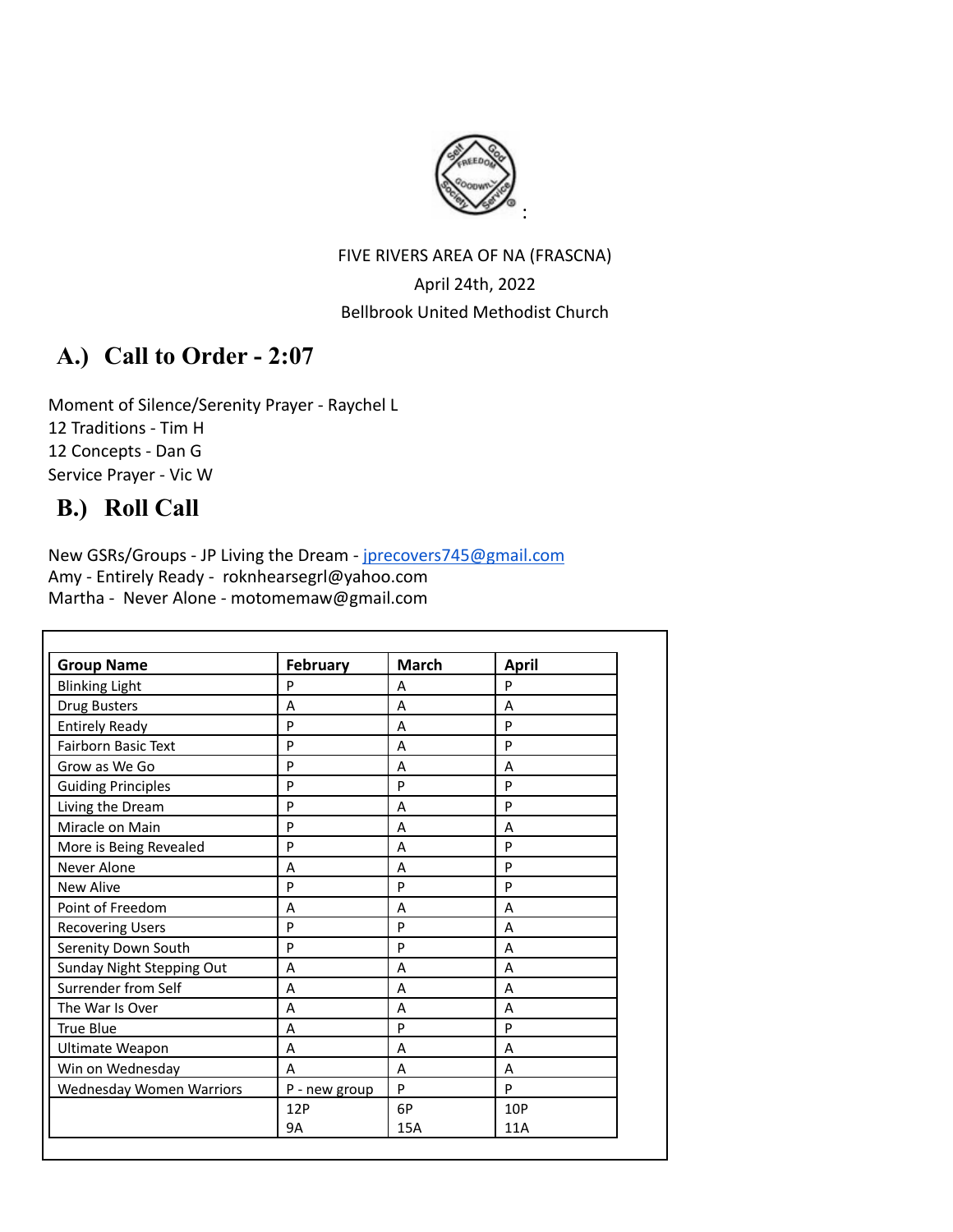Chair: Larry H - ABSENT Vice Chair: OPEN Treasurer: Vic W - PRESENT Vice Treasurer: OPEN Secretary: Raychel L - PRESENT Vice Secretary: OPEN RCM: OPEN RCM Alt: OPEN Local Services: Sandi- PRESENT Policy: Steph B - ABSENT Literature: OPEN Activities: OPEN Website - Britt B. - ABSENT

# **C.) Reports**

Chairperson: ABSENT

Vice Chair: OPEN

Secretary: Please submit reports or pictures of reports online to [secretary@fiveriversna.org](mailto:secretary@fiveriversna.org). Also, if you are new, changed your email address, or you have not received a copy of the recent minutes, please let me know via email. Britt has updated the website with a copy of the new motion form and the GSR report on the main Area Business page for easier access by GSRs.

Vice Secretary: OPEN

Treasurer: Report attached

Vice Treasurer: OPEN

RCM: OPEN

Local Services: Minutes attached

Policy: Submitted in Absentia - Meeting time: 2nd Thursday of the month 730-830 on zoom (email Stephanie.bingamon@gmail.com so I can add you to invite) No new changes to report. Awaiting votes today. Still working with last few committees to make sure policy reflects true practices of committees and can be a guiding document as it is intended to be.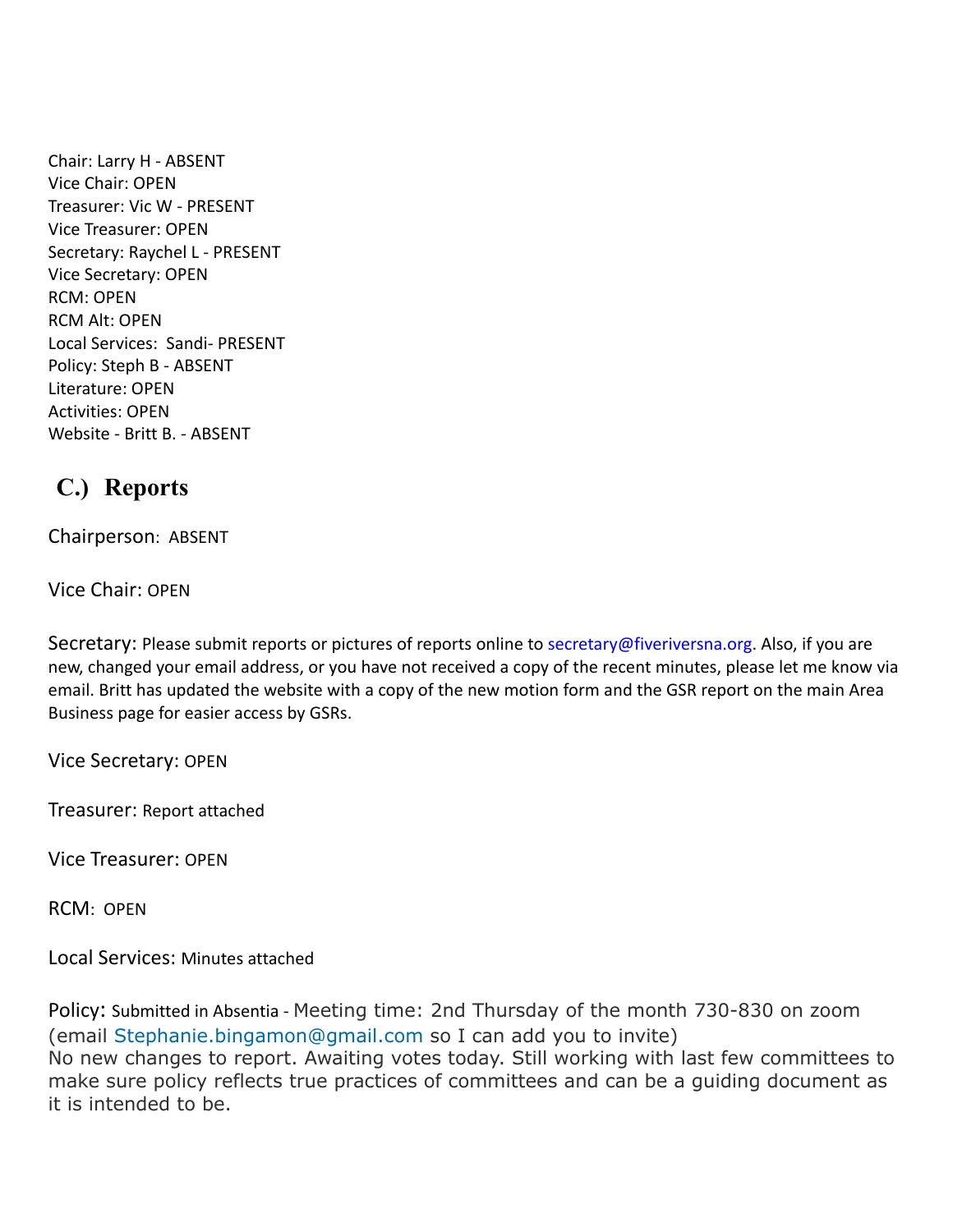Website: Britt has been updating website with area online/in person meetings. Check out the website for more information. Please notify her with any changes.

Activities: OPEN

Literature: OPEN

Group Reports: Attached

# **D.) Open Forum**

**E.) Old Business**

PASSED - Policy Appendices Motion #20224 - See policy document - 4 for, 0 again, 5 abs

# **F.) New Business**

# **Nominee's Name: Tim H - Sent back to groups**

Nomination for (position): Activities Coordinator Nominated by (Group/individual): Sandi T Nominee's Qualifications: 11 years clean, working knowledge of 12 steps, home group GSR, sponsors dudes, has sponsor with sponsor Clean Date: 1/27/11 Current NA positions: GSR for Home group Past NA positions: GSR, treasurer, secretary for home groups, started NA meetings Service positions resigned from (explain reason why): None

**Open FRASCNA Positions - Vice Chair, Vice Secretary, Vice Treasurer, RCM, RCM alternate, Literature, Activities Coordinator**

**Open LSC Positions: Secretary, Vice Chair, Outreach, Flyers, PR**

# **G.) Motion to Close - Dan G. 2:34pm**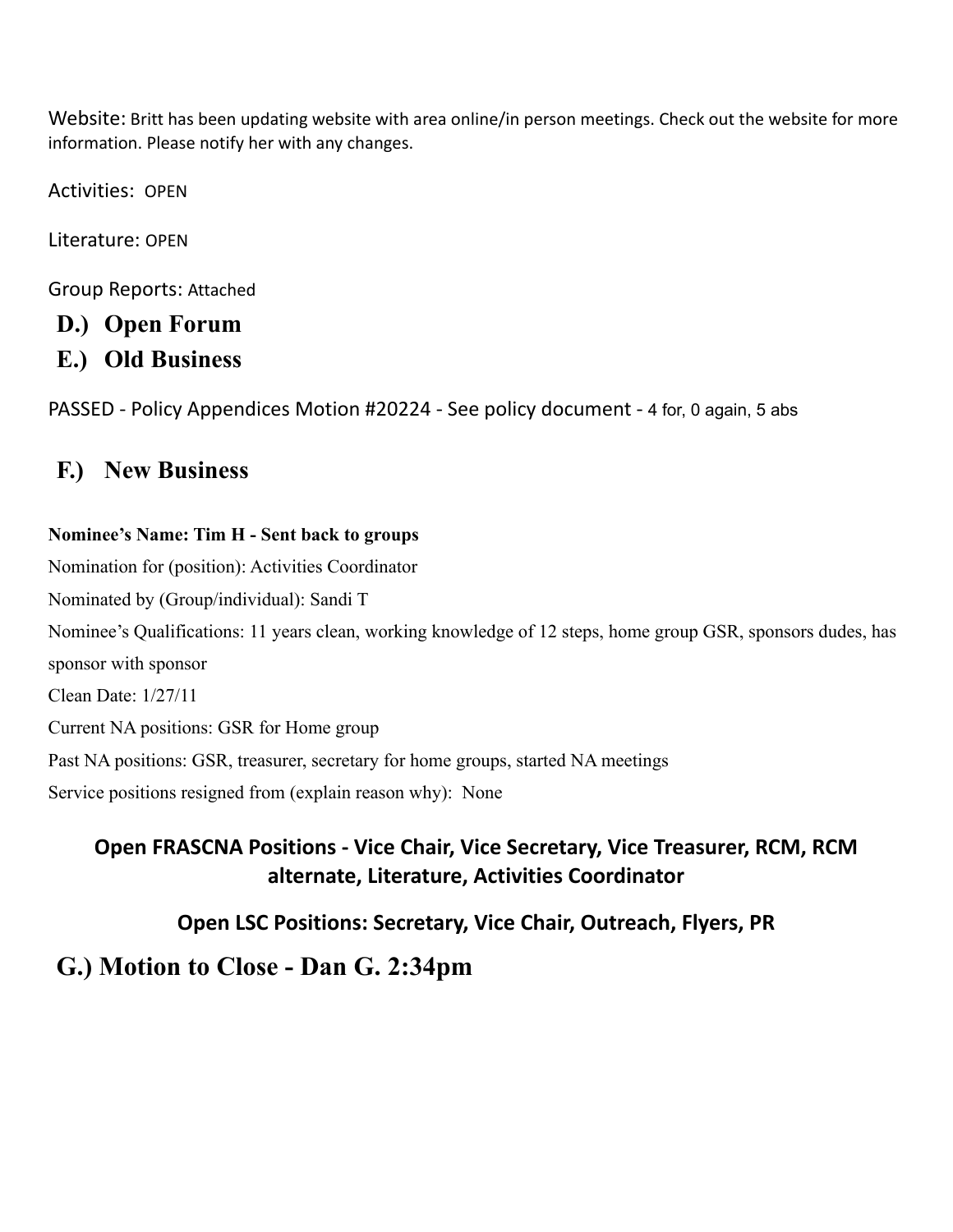# **H.) Attached Reports**

**Treasurer:**

| FRASCNA TREASURER'S STATEMENT                    |                     |                  |                                       |                                          |        |  |  |  |
|--------------------------------------------------|---------------------|------------------|---------------------------------------|------------------------------------------|--------|--|--|--|
| DATE:                                            |                     | 5/10/2022        | <b>BALANCE FORWARD</b>                | \$0.00                                   |        |  |  |  |
|                                                  |                     |                  | <b>EXPENSES</b>                       |                                          |        |  |  |  |
| CHECK #                                          |                     |                  | <b>VENDOR</b>                         | <b>AMOUNT</b>                            |        |  |  |  |
| 2006                                             |                     |                  | Sandi Thomason (Schedules - Printing) | \$51.99                                  |        |  |  |  |
|                                                  |                     |                  |                                       | \$0.00                                   |        |  |  |  |
|                                                  |                     |                  |                                       | \$0.00                                   |        |  |  |  |
|                                                  |                     |                  |                                       | \$0.00                                   |        |  |  |  |
|                                                  |                     |                  |                                       | \$0.00                                   |        |  |  |  |
|                                                  |                     |                  |                                       | \$0.00                                   |        |  |  |  |
|                                                  |                     |                  |                                       | \$0.00<br>\$0.00                         |        |  |  |  |
|                                                  |                     |                  |                                       | \$0.00                                   |        |  |  |  |
| GROUP /                                          | DONATION /          | <b>GENERAL</b>   |                                       | \$51.99                                  |        |  |  |  |
| <b>SUBCOMMITTEE</b>                              | <b>INCOME</b>       | <b>EXPENSE</b>   | <b>LITERATURE EXPENSE</b>             | <b>TOTAL EXPENSE</b>                     |        |  |  |  |
| <b>Miracle on Main</b>                           | 150.00              |                  |                                       |                                          |        |  |  |  |
| Surrender From Self \$40.00                      |                     |                  |                                       |                                          |        |  |  |  |
| <b>Living the Dream</b><br><b>Blinking Light</b> | \$45.00<br>\$147.00 |                  |                                       |                                          |        |  |  |  |
| <b>Never Alone</b>                               | \$269.00            |                  |                                       |                                          |        |  |  |  |
| <b>True Blue</b>                                 | \$0.00              |                  |                                       |                                          |        |  |  |  |
| <b>Serenity Down So.</b>                         | \$0.00              |                  |                                       |                                          |        |  |  |  |
| Fairborn Text St.                                | \$100.00            |                  |                                       |                                          |        |  |  |  |
| <b>Guiding Principles</b>                        | \$105.00            |                  |                                       |                                          |        |  |  |  |
| <b>Entirely Ready</b>                            | \$115.32            |                  |                                       |                                          |        |  |  |  |
| More is Being Revealed \$50.00                   |                     |                  |                                       |                                          |        |  |  |  |
| Point of Freedom (Feb) \$75.00                   |                     |                  |                                       |                                          |        |  |  |  |
| Living the Dream (Mar) \$30.00                   |                     |                  |                                       |                                          |        |  |  |  |
| <b>Never Alone (Feb)</b>                         | \$201.00            |                  |                                       |                                          |        |  |  |  |
|                                                  | \$0.00<br>\$0.00    |                  |                                       |                                          |        |  |  |  |
|                                                  | \$0.00              |                  |                                       |                                          |        |  |  |  |
|                                                  | \$0.00              |                  |                                       |                                          |        |  |  |  |
|                                                  | \$0.00              |                  |                                       |                                          |        |  |  |  |
|                                                  |                     |                  |                                       |                                          |        |  |  |  |
|                                                  | \$0.00              |                  |                                       |                                          |        |  |  |  |
| <b>Activities</b>                                | \$0.00              | \$0.00           | 1\$0.00                               | \$0.00                                   |        |  |  |  |
| H&I                                              |                     | \$0.00           | \$0.00                                | \$0.00                                   |        |  |  |  |
| <b>Public Relations</b>                          |                     | \$0.00           | \$0.00                                | \$0.00                                   |        |  |  |  |
| <b>RCM</b>                                       |                     | \$0.00           |                                       | \$0.00                                   |        |  |  |  |
| <b>RCM-A</b>                                     |                     | \$0.00           |                                       | \$0.00                                   |        |  |  |  |
| Secretary<br><b>TOTAL</b>                        | \$1,177.32          | \$0.00<br>\$0.00 |                                       | \$0.00<br>\$51.99                        |        |  |  |  |
|                                                  |                     |                  |                                       |                                          |        |  |  |  |
|                                                  |                     |                  | <b>INCOME</b>                         |                                          |        |  |  |  |
|                                                  |                     |                  |                                       | BAL. FWD.<br>\$1,177.32<br><b>INCOME</b> | \$0.00 |  |  |  |
|                                                  |                     |                  |                                       | <b>SUB TOTAL</b><br>\$1,177.32           |        |  |  |  |
|                                                  |                     |                  |                                       | \$51.99<br><b>EXPENSES</b>               |        |  |  |  |
|                                                  |                     |                  |                                       | \$1,125.33<br><b>BALANCE</b>             |        |  |  |  |
|                                                  |                     |                  | <b>RECONCILIATION</b>                 |                                          |        |  |  |  |
| <b>BALANCE PER BOOKS</b>                         |                     |                  | \$1,125.33                            |                                          |        |  |  |  |
| OUTSTANDING DEPOSITS                             |                     |                  | (115.32)<br>\$                        |                                          |        |  |  |  |
| OUTSTANDING CHECKS                               |                     | 2005             | $\overline{\mathsf{S}}$<br>780.55     |                                          |        |  |  |  |
|                                                  |                     | 2001             | $\frac{1}{2}$<br>130.24               |                                          |        |  |  |  |
|                                                  |                     | 2006             | 51.99<br>\$                           |                                          |        |  |  |  |
| <b>BALANCE PER BANK</b>                          |                     | Prudent          | 800.00<br>\$<br>\$2,772.79            |                                          |        |  |  |  |
|                                                  |                     |                  |                                       |                                          |        |  |  |  |
|                                                  |                     |                  |                                       |                                          |        |  |  |  |
|                                                  |                     |                  |                                       |                                          |        |  |  |  |
|                                                  |                     |                  |                                       |                                          |        |  |  |  |
|                                                  |                     |                  |                                       |                                          |        |  |  |  |
|                                                  |                     |                  |                                       |                                          |        |  |  |  |
|                                                  |                     |                  |                                       |                                          |        |  |  |  |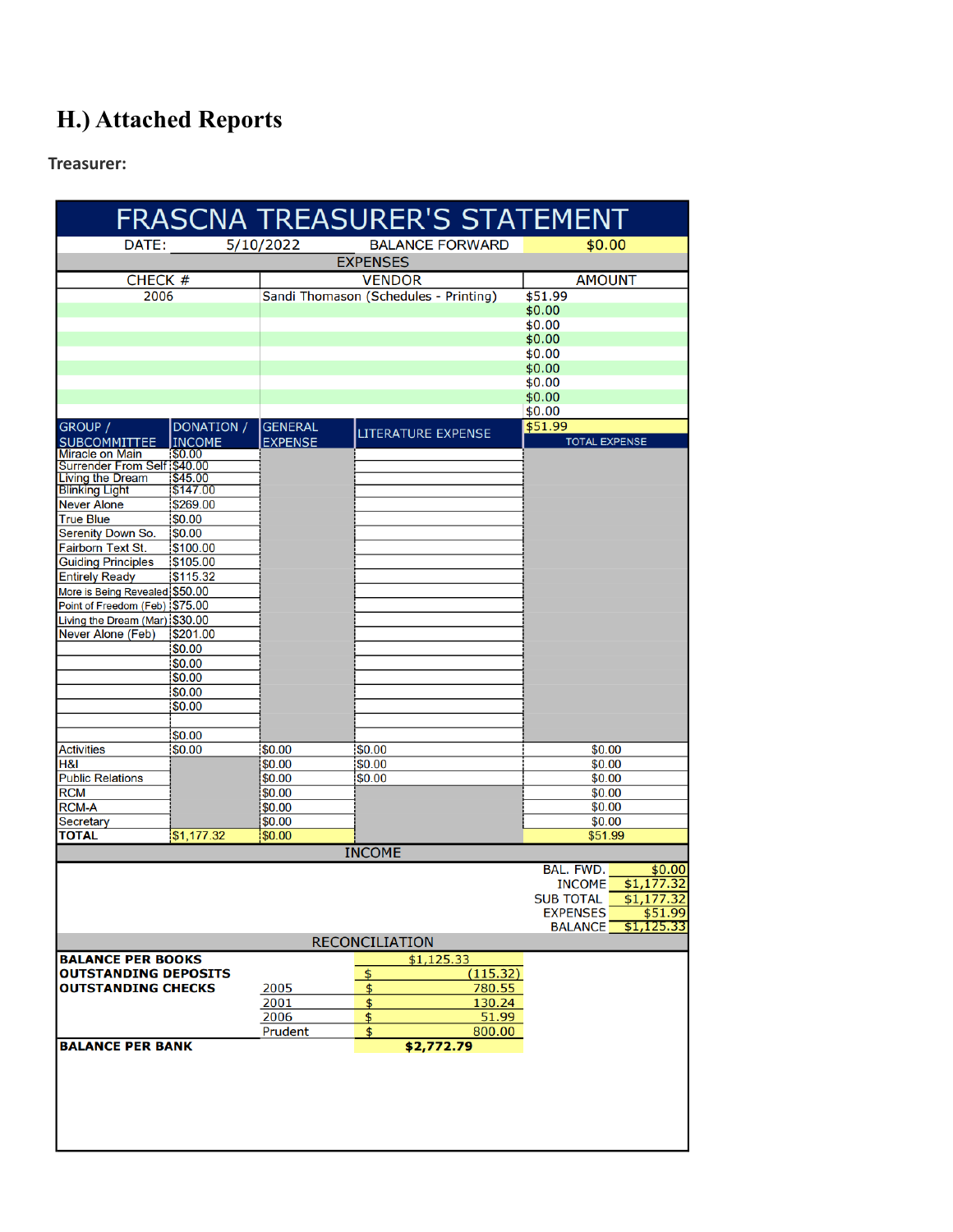**Literature:** Beginning Cash balance 03/09/2020 \$42.63, Literature orders processed 15 orders= \$564.05, Literature orders placed w/World = None, Cash balance 04/25/2022 = \$606.68

#### **Blinking Light:**

GSR – Dan G – djgreene@gmail.com 8:15- 9:30 on Fridays – Mosaic Church - 350 North Fairfield Rd. Beavercreek Rotating format Our meeting is doing well, averaging 15 to 20 addicts a meeting. This month we made a literature order, as well as an Area Donation for \$147.

#### **Drug Busters:**

GSR - Jamie G - Jgreen19@live.sscc.ed 6:30pm on Tuesdays - Peace Lutheran Church - 231 Harry Sauyer Road Open discussion Absent

#### **Entirely Ready:**

GSR – Amy J - roknhearsegrl@yahoo.com 7:00 pm to 8:15 - Tuesdays - Church of Nazarene - 4701 Far Hills Ave, Kettering, OH Chairperson's choice literature study No report

#### **Fairborn Basic Text:**

 $GSR - Tim H - timothy78harp@gmail.com$  $GSR - Tim H - timothy78harp@gmail.com$ 7:30pm - 8:30pm Wednesdays - 333 North Broad Street Text Study - It Works: How and Why Literature order: \$63.21, Area donation: \$100 Report: We have about 20 to 30 people showing up every week and meeting is going well.

#### **Grow as We Go:**

GSR – Jeff K - **[jmkirk110@gmail.com](mailto:jmkirk110@gmail.com)** Thursday 8pm-9:15P - Recovery Plus Center - 333 N Broad Street Chairpersons choice Absent

# **Guiding Principles:**

GSR - Robert G - mrmathman1@gmail.com Wednesdays 7-8pm - Hill Side Chapel - 3515 Shakertown Literature study - alternate between Guiding Principles, Living Clean and It Works: How and Why

Literature Order:  $\mathcal{O}$ Area Donation:  $/05$ <sup>00</sup> Report: (ie. attendance, events/anniversaries, format changes etc.) The MEETING is doing well 15-20 Addicts<br>Attending REGULArly, ED ITS A Great MELTING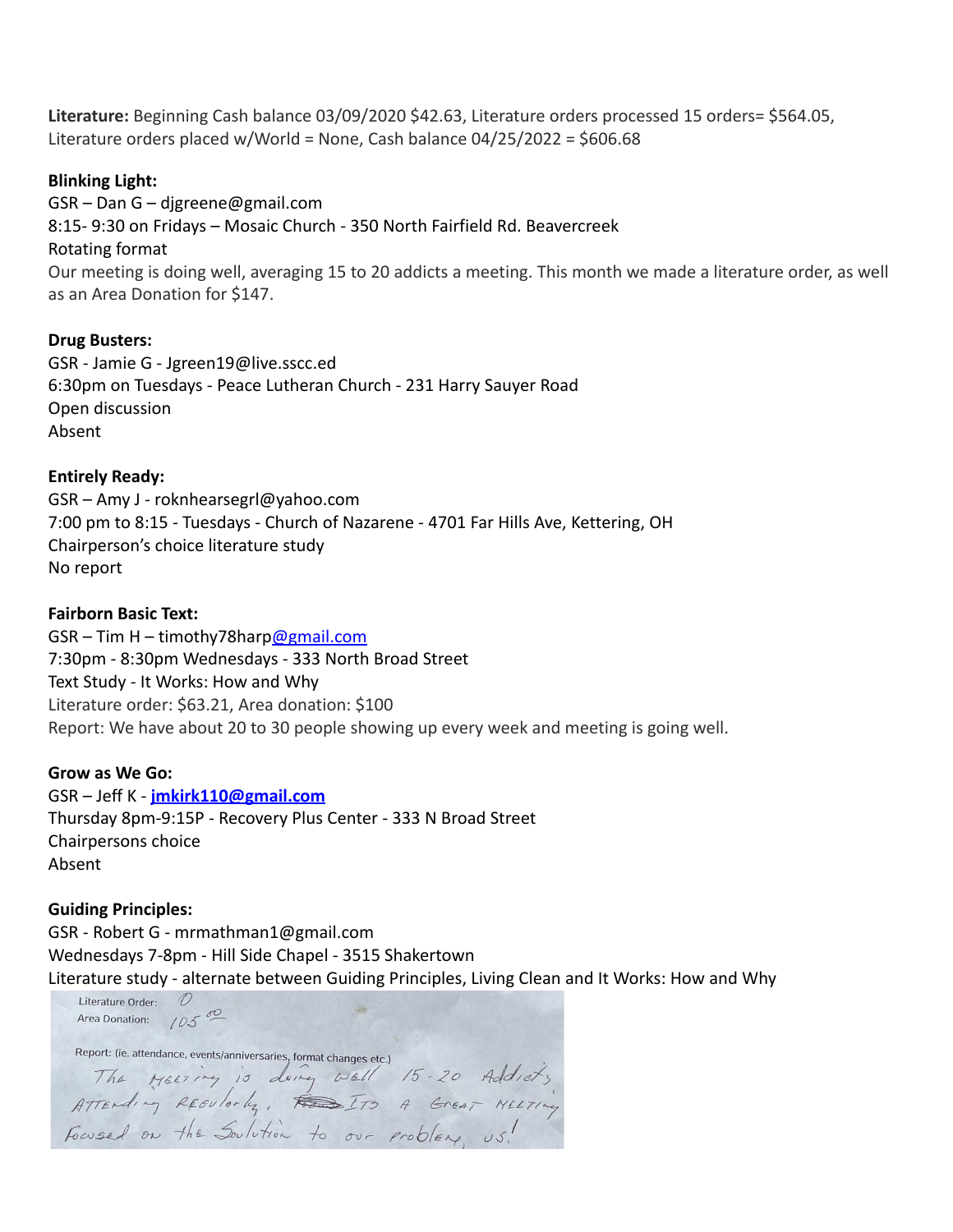# **Living the Dream:**

GSR - JP - [jprecovers745@gmail.com](mailto:jprecovers745@gmail.com) Monday 7:00-8:15 - 444 country club Dr Chairperson choice rotating format No report

# **Miracle on Main**

GSR – Brad B - bradbodey@me.com 7:00-8:15 on Sundays - First United Methodist Church - 303 S Main St Format-literature/speaker last Sunday of each month Absent, Report Submitted

Area Donation: We'll be making to donation as soon as the

Report: (ie. attendance, events/anniversaries, format changes etc.)

# **More is Being Revealed:**

GSR – Katelyn H - hoglund.katelyn@gmail.com Thursdays at 7:00-8:15pm - Fairmont Presbyterian Church in basement - 3705 Far Hills Ave Rotating topic/literature from It Works: How and Why No report

# **Never Alone:**

GSR – Martha - motomemaw@gmail.com

Saturday 7:30-9:00PM - 202 S Winter St, Yellow Springs, OH

Topic discussion

Literature Order: \$56.20, Area Donation: \$ 268.80

Good morning family, I'm an addict named Martha. I'm new GSR for the Saturday night Never Alone meeting in Yellow Springs. I've been away from Area service for awhile and it's good to be back! Please be patient with me while I get reoriented! I love my home group! We had an addict celebrate 38 years of recovery at the meeting last night. The meeting always has a great mix of recovery experience and newcomers. Thank you for the opportunity to serve the fellowship that not only saved my life but gave me a life I could never have dreamed of! Meeting Stats (March & April) - Attendance: 233, Newcomers: 2 +, Beginning balance \$3.72, Collection \$297.25, Lit income \$73, Total income: \$370.25, Rent: \$35, Prudent reserve: \$40

# **New Alive:**

GSR – Raychel L - Raychel.e87@gmail.com Tues 7:45-9:00 - St Marks Church - 456 Woodman Dr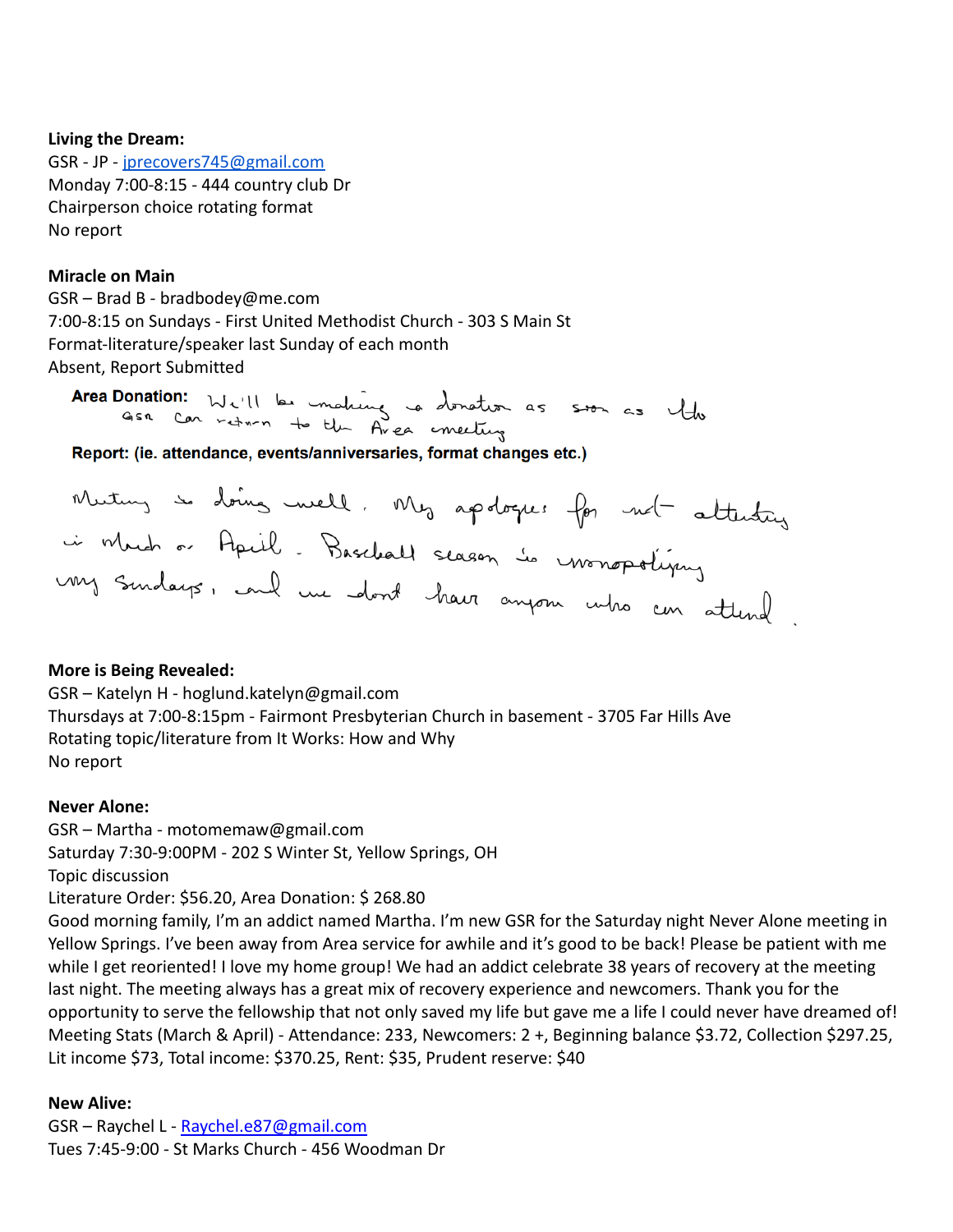Rotating format No Report

#### **Point of Freedom:**

GSR - Deanna M/Pam S - [Starshine784@gmail.com](mailto:Starshine784@gmail.com) Thursday 8:00-9:00 - Alpha Community Church - 806 Alpha Rd Format: weekly rotating candlelight meeting Absent

# **Recovering Users:**

GSR – Nick B - [Nbutcher0335@gmail.com](mailto:Nbutcher0335@gmail.com) Tuesday 8:00-9:00 - 100 N Broad St Fairborn, Oh Topic discussion Absent

# **Serenity Down South:**

GSR – Becky, New GSR Monday 7:00-8:15 - 63 East Franklin St Closed meeting, rotating format Absent

#### **Sunday Night Stepping Out:**

GSR – Jason S - **[Snider\\_8@yahoo.com](mailto:Snider_8@yahoo.com)** Sunday 7-8pm - FRS 149 Chillicothe Ave Basic text study Absent

# **Surrender from Self**

GSR- Michael - [surrenderfromself@fiveriversna.org](mailto:surrenderfromself@fiveriversna.org) Sundays 7:00 pm-8:00 pm - Seventh Day Adventist - 3939 Stonebridge Rd Rotating format Link to online meeting <https://meetings.ringcentral.com/j/1488719778> Absent

# **The War is Over:**

GSR – Saturday 7pm - St George Episcopal - 5520 Far Hills Rd Rotating format Absent

# **True Blue:**

GSR – Stephanie B - stephanie.bingamon@gmail.com Sunday 6-7:15 - Peace Lutheran Church Literature Text Study (focusing on Living Clean)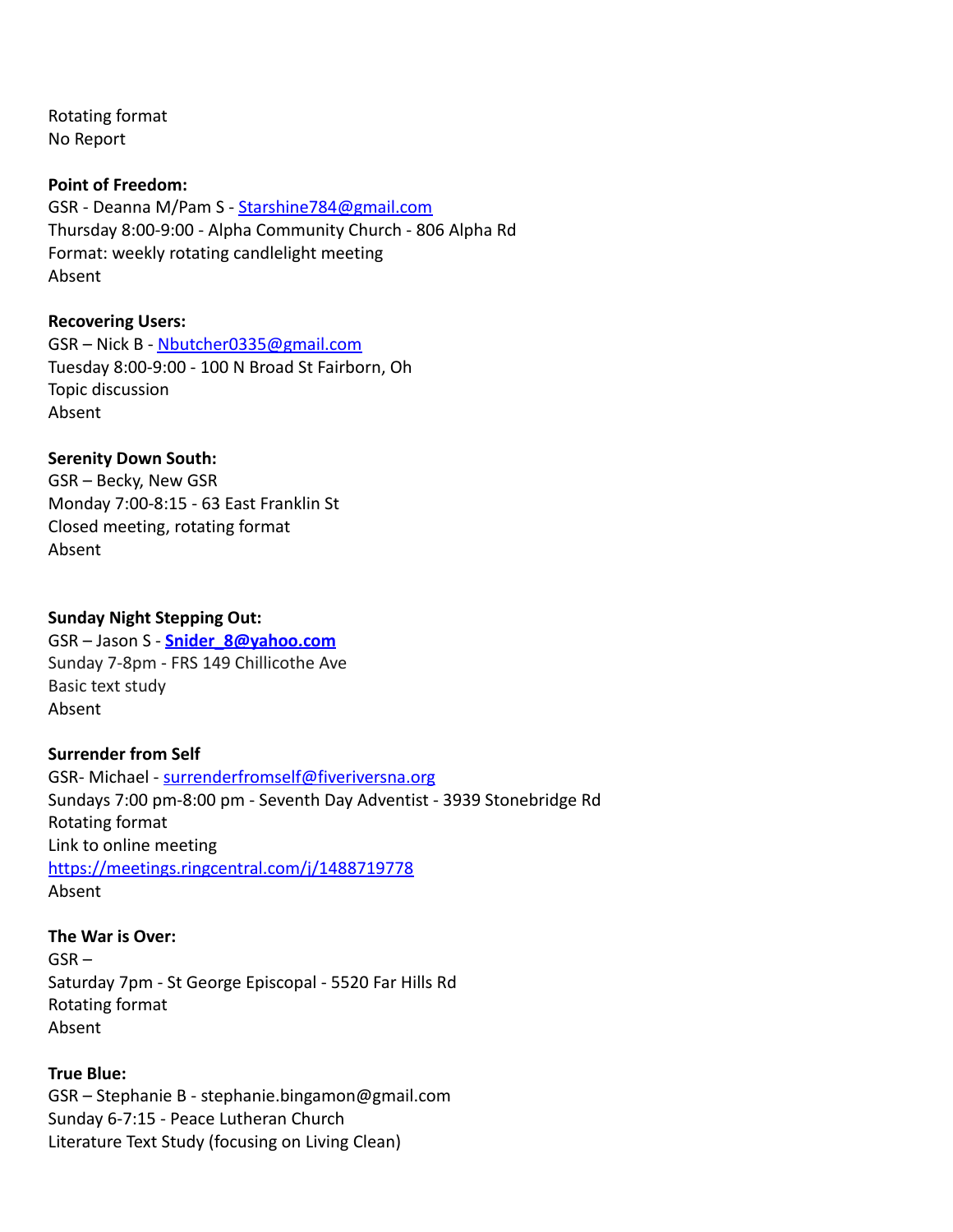# Absent, Report Submitted

True Blue is meeting face to face and is averaging 15-20 people. We had a 0 literature order from last month, leaving us with no amount to donate to the area next month. Masks are not required however need to be Worn in hallways. We are planning our anniversary picnic for June 5th at shelter house starting at 5:00 pm.

#### **Ultimate Weapon:**

Not Meeting

# **Wednesday Women Warriors**

GSR – Helen N - hneale66@gmail.com Wednesday 7:30pm-8:30pm with option to extend 15 minutes Zoom Meeting - 77045099521, Password - 668509 Women's meeting, Just For Today reading We meet online and have 10-15 women in attendance. We read out of the daily meditation book with open discussion. Just started the  $7<sup>th</sup>$  tradition button via Cash App.

# **Win on Wednesday:**

Patrol489@aol.com Wednesdays from 7pm-8:00pm - 2701 S Smithville Rd Chair Choice Absent

# **Local Service Committee Minutes:**

# **Open Positions: Secretary, Vice Chair, Outreach, Flyers, PR (Helen staying in the interm)**

Time and Day of Meeting(s): 4/17/22 at 4 pm

Meeting Location: Zoom

Attendance: Britt, Sandi, Bob B , Helen N, Bettina

Service Prayer: Helen

Twelve Traditions: Britt

Twelve concepts: Sandi

Roll Call:

Chair-Sandi-present

Vice Chair-open

Secretary-open